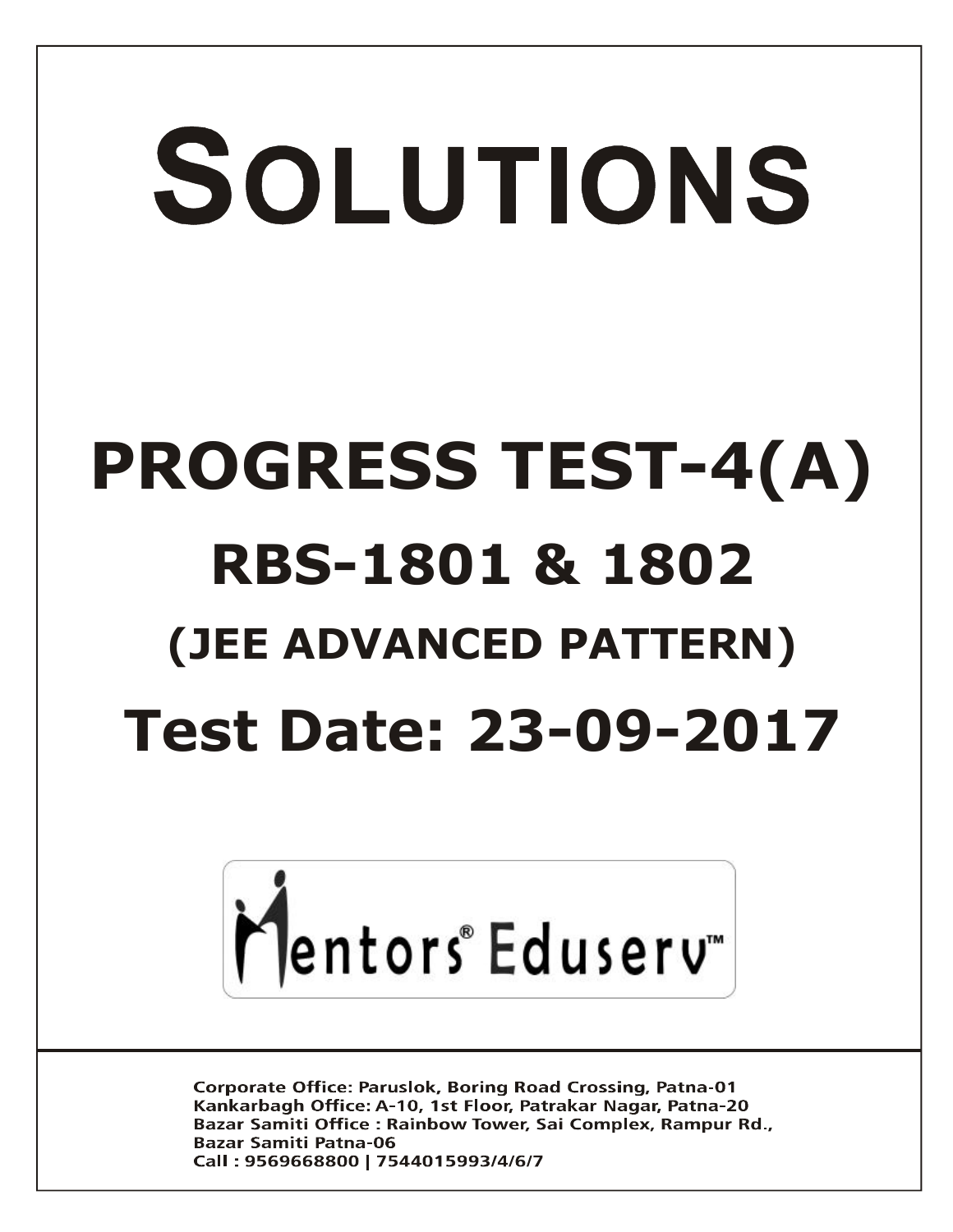# **PHYSICS**

1. Given 
$$
E = \frac{q}{4\pi\epsilon_0 x^2}
$$
.  
\nHence the magnitude of the electric intensity at a distance 2x from charge q is  
\n
$$
E' = \frac{q}{4\pi\epsilon_0 (2x)^2} = \frac{q}{4\pi\epsilon_0 x^2} \times \frac{1}{4} = \frac{E}{4}
$$
\nTherefore, the force experienced by a similar charge q at a distance 2x is  
\n
$$
F = qE' = \frac{qE}{4}
$$
\n
$$
\therefore \textbf{(D)}
$$
\n2. Net force on any charge = 0. Force on any charge Q at end  
\n
$$
F = K \frac{Q^2}{4x^2} + \frac{KqQ}{x^2} = 0. \text{ Hence, } q = \frac{-Q}{4}
$$
\n
$$
\therefore \textbf{(A)}
$$
\n3. T<sub>1</sub> =  $\frac{2u\cos\theta}{g}$  and R =  $\frac{u^2 \sin 2\theta}{g} \implies R = \frac{T_1T_2g}{2}$   
\n
$$
\therefore \textbf{(B)}
$$
\n4. Let after the second particle will reach at P again,  
\n
$$
\therefore \text{ area of } v - t \text{ curve} = 0
$$
\n
$$
\frac{1}{2} \times 2 \times 8 - \frac{1}{2} \times (t - 8) \times (t - 8) \times 1 = 0
$$
\n
$$
\frac{1}{2} \times 2 \times 8 - \frac{1}{2} \times (t - 8) \times (t - 8) \times 1 = 0
$$
\n
$$
\therefore \textbf{B}
$$
\n4. 1-12s  
\n
$$
\therefore \textbf{(C)}
$$
\n5.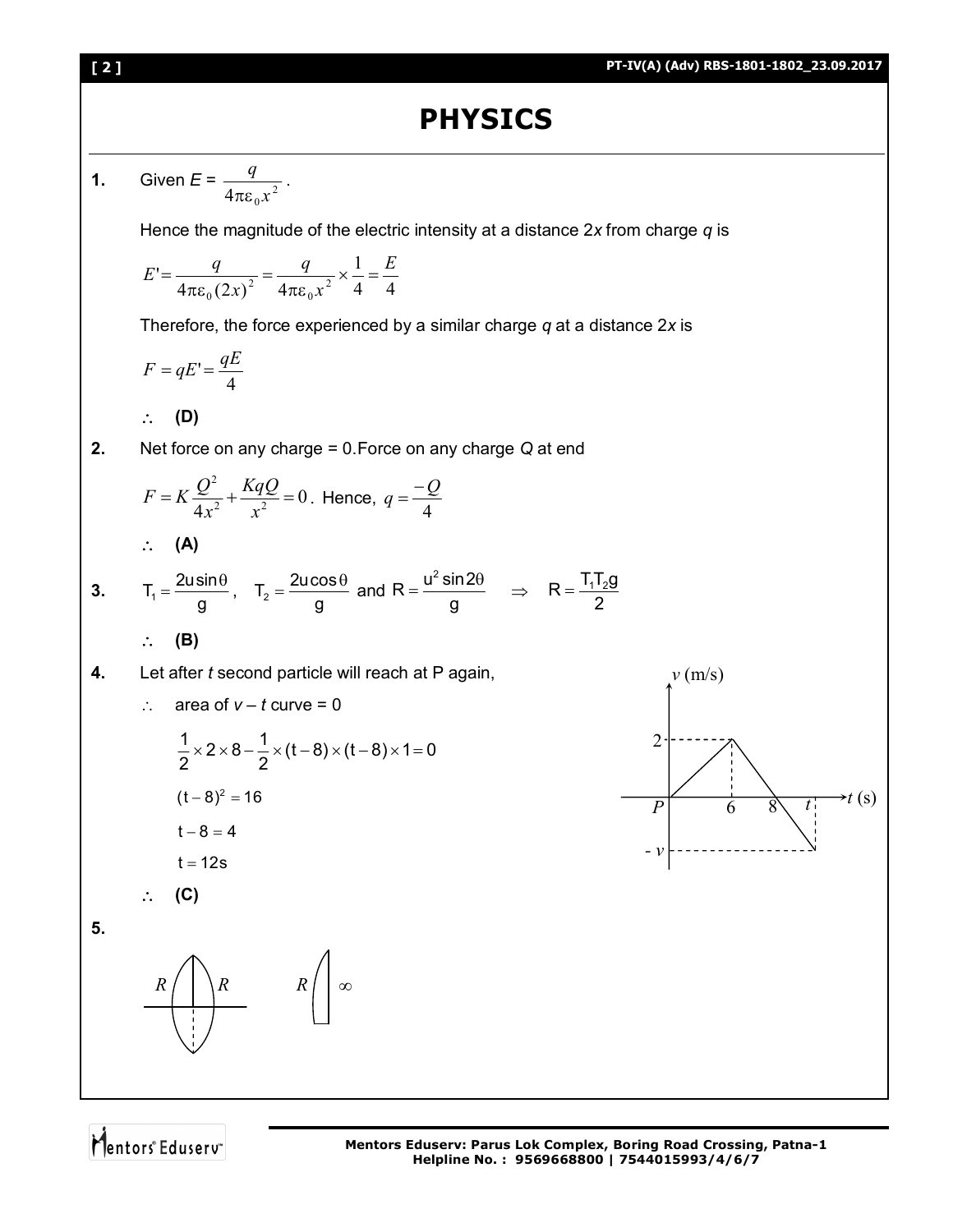

Mentors Eduserv<sup>®</sup>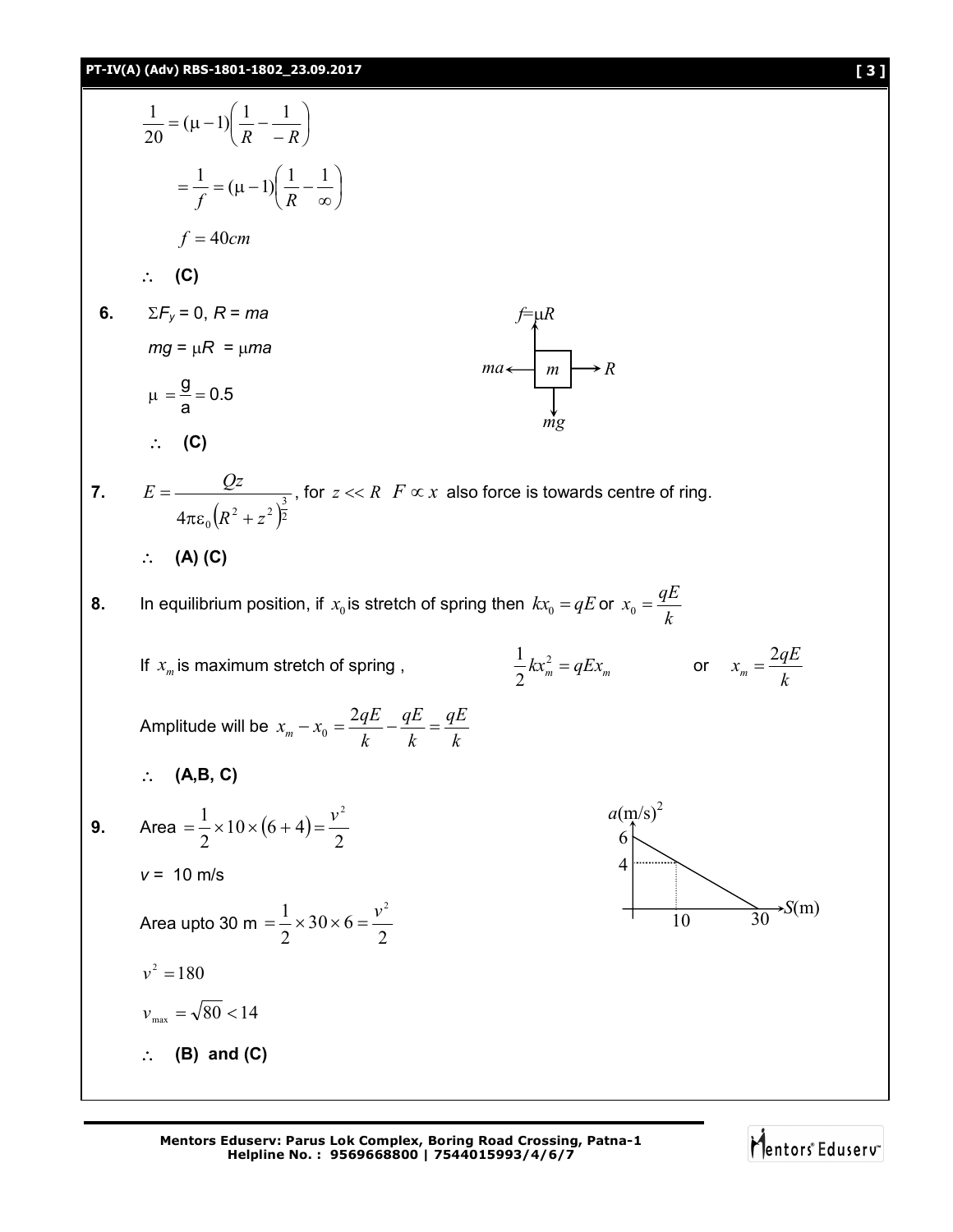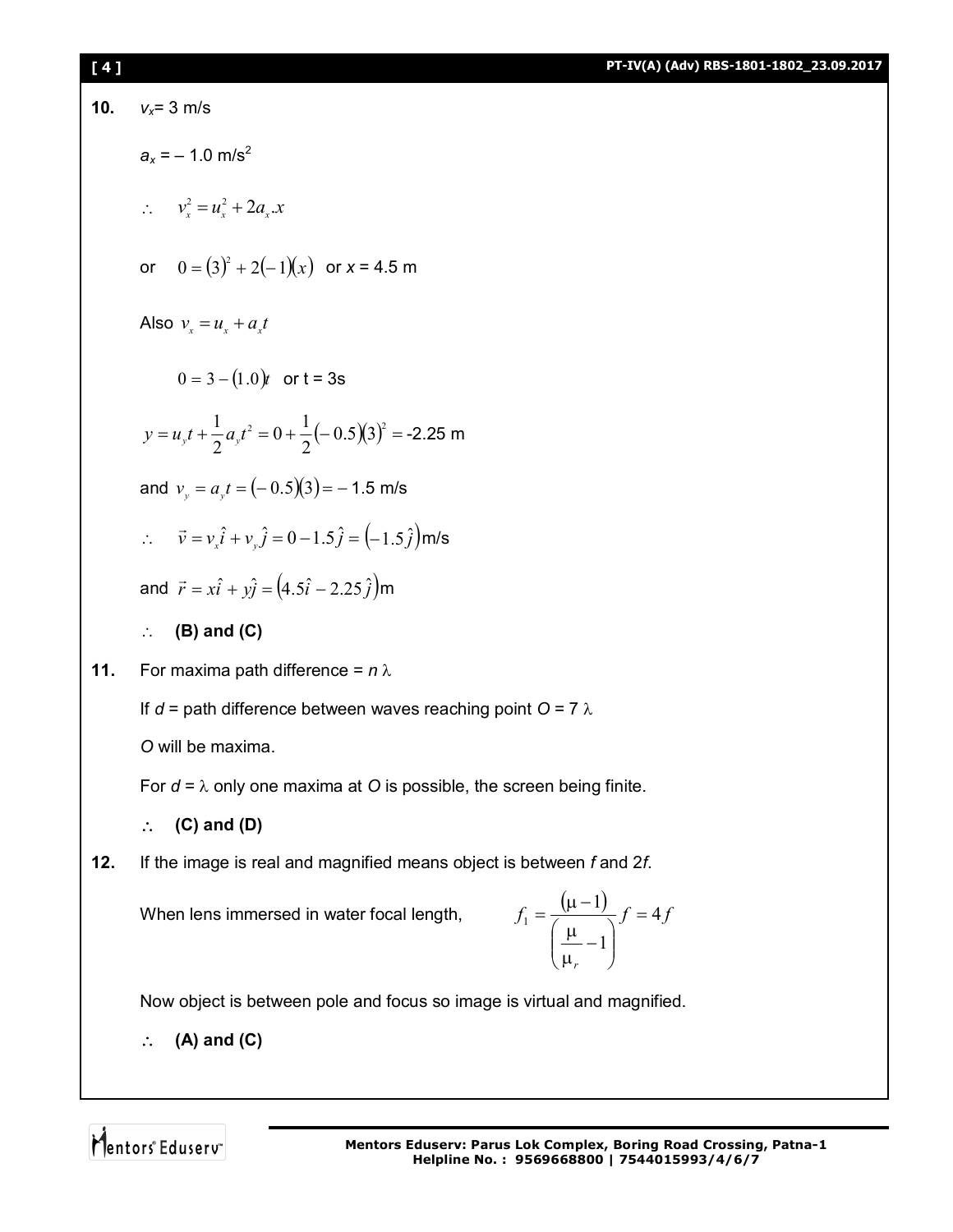



Mentors Eduserv<sup>®</sup>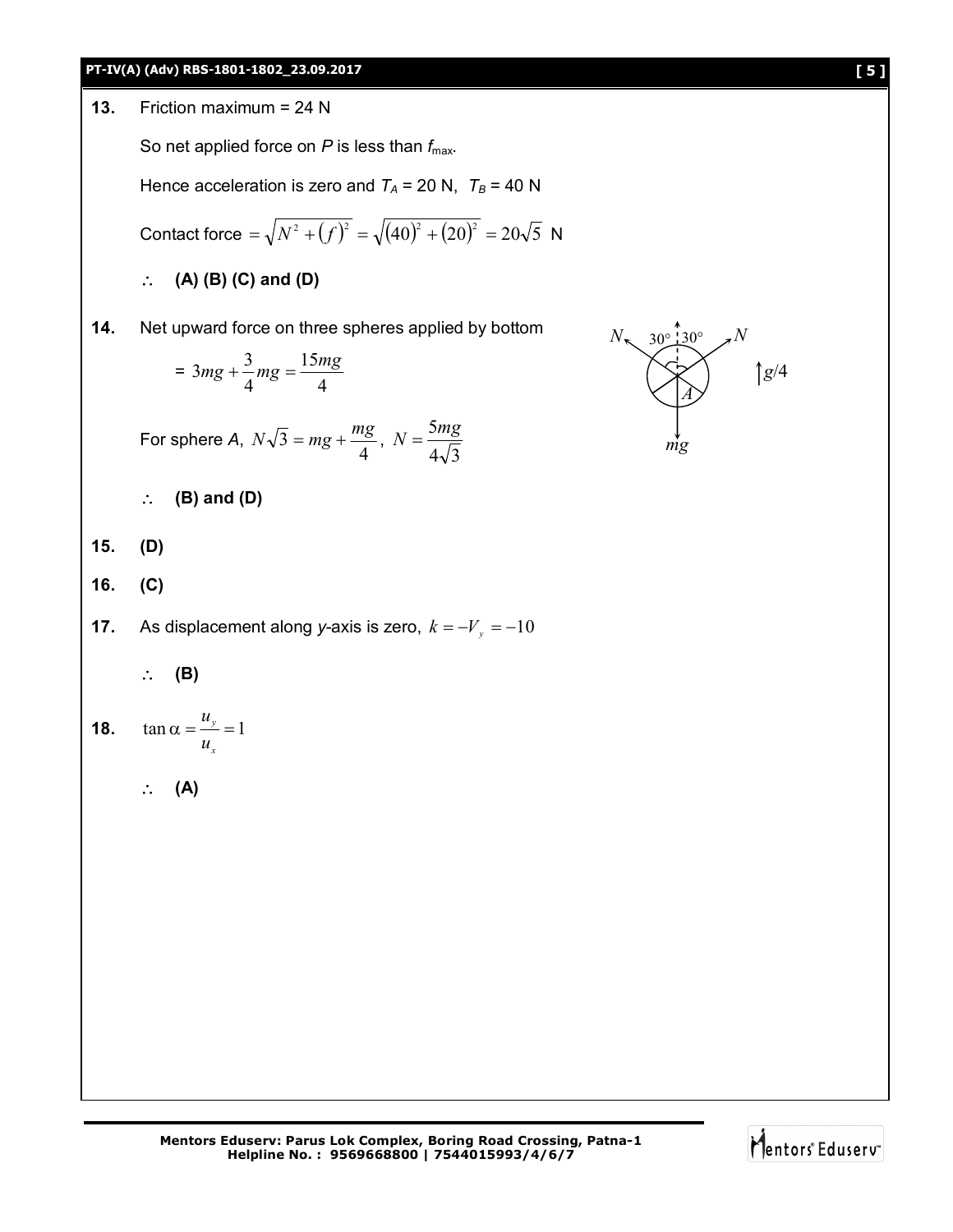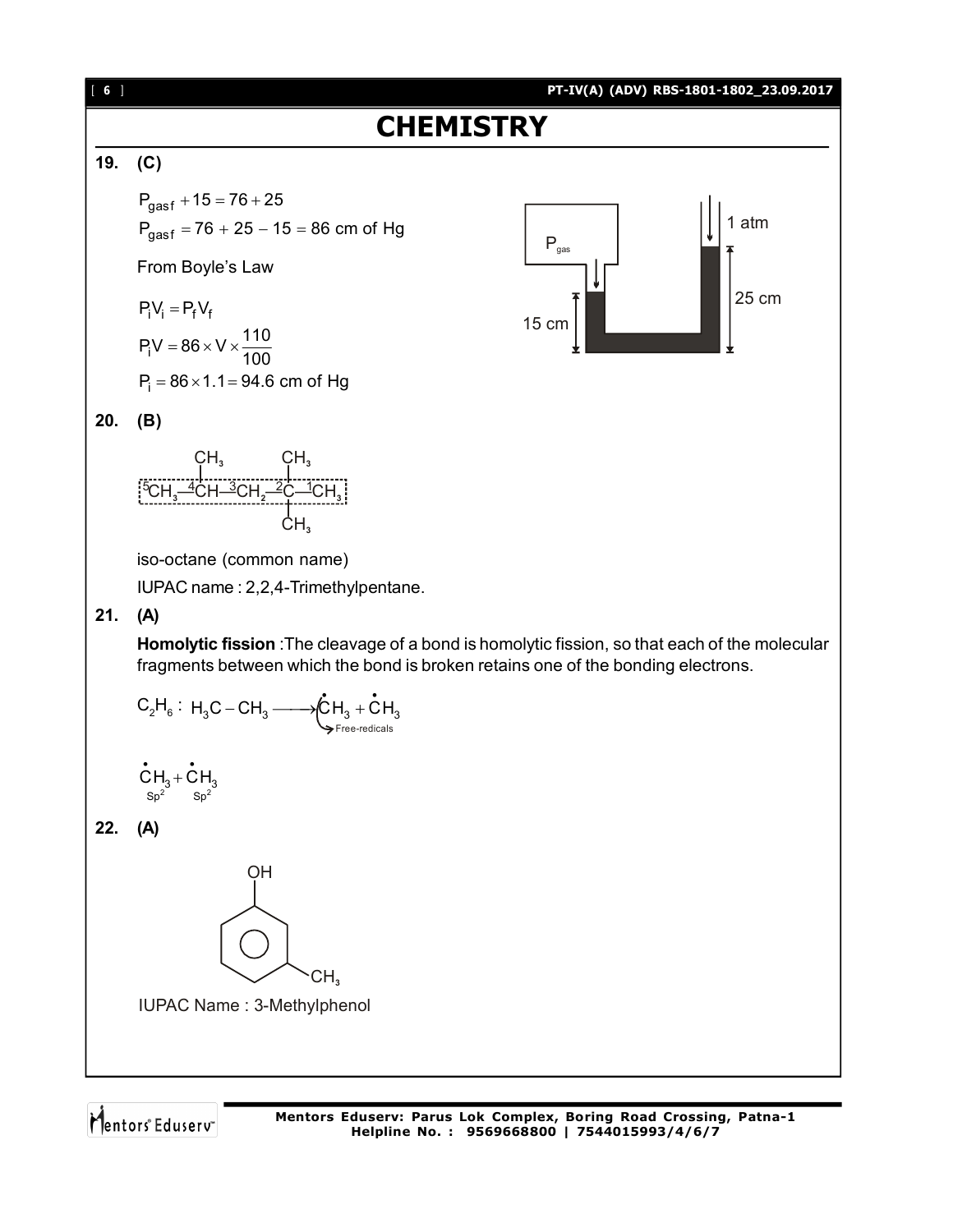

Mentors Eduserv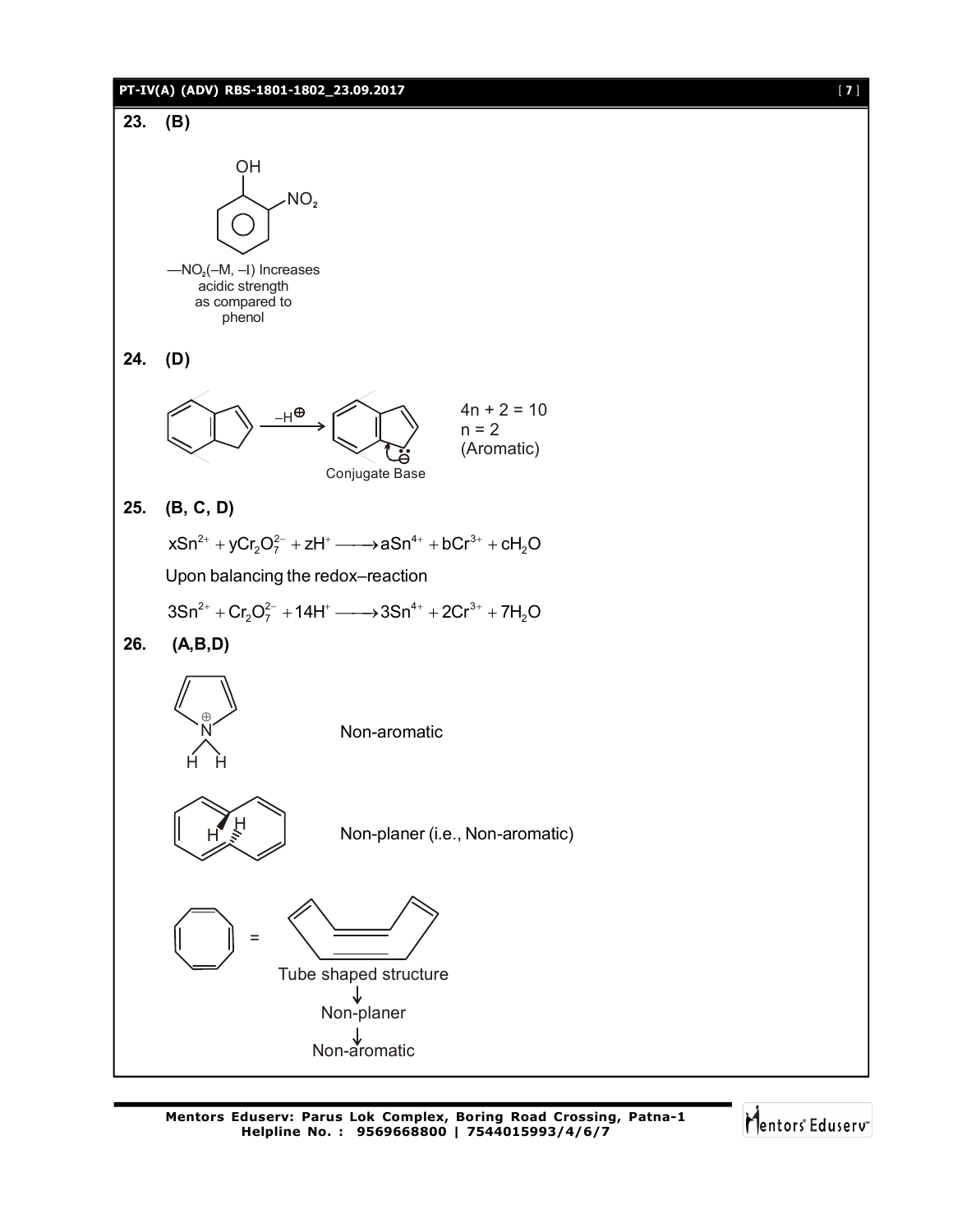### [ **8** ] **PT-IV(A) (ADV) RBS-1801-1802\_23.09.2017**

**27. (A,C)** m.g.eq of  $l = 10$ 

m.g. eq of  $IO_3^-=50$ 

So, I– is limiting n-factor of I $_{2}$  = 5/3

So, m.mole of I<sub>2</sub> = 
$$
\frac{10}{\frac{5}{3}} = 6
$$

m.mole of MnO<sub>4</sub> =  $\frac{6 \times 14}{5}$  = 16.8 5  $\frac{1}{4} = \frac{6 \times 14}{5} = 1$ 

m.mole of  $Mn^{+2} = 16.8$ 

## **28. (A), (B)**

Nitrogen molecule has 14 electrons. So the electron distributed in molecular orbital as below:  $[(\star)$  star indicated for anti bonding]

$$
N_2=\sigma 1s^2, \sigma_1^{\bigstar}s^2, \sigma 2s^2, \sigma_2^{\bigstar}s^2 \bigg[\pi 2p_x^2, \pi 2p_y^2 \bigg] \sigma 2p_z^2
$$

Where :

Nb = Nos of bonding electrons

Na = Nos. non-bonding electrons

$$
N_2
$$
 – bond order =  $\frac{10-4}{2} = 3$ 

$$
N_2^+
$$
 – bond order =  $\frac{9-4}{2}$  = 2.5

Oxygen molecule has 16 electron, so the electron distributed in molecules orbital as below.

$$
O_2 = \sigma 1s^2, \sigma_1^* s^2, \sigma 2s^2 \sigma_2^* s^2, \sigma 2p_z^2, \ \left[ \pi 2p_x^2 = \pi 2p_y^2 \right] \left[ \pi_2^* p_x^1 = \pi_2^* p_y^1 \right]
$$

$$
O_2 - \text{Bond order} = \frac{10 - 6}{2} = 2
$$

$$
O_2^+ - \text{ Bond order} = \frac{10 - 5}{2} = 2.5
$$

Bond dissociation  $\alpha$  bond order

Bond length 
$$
\alpha \frac{1}{\text{Bond order}}
$$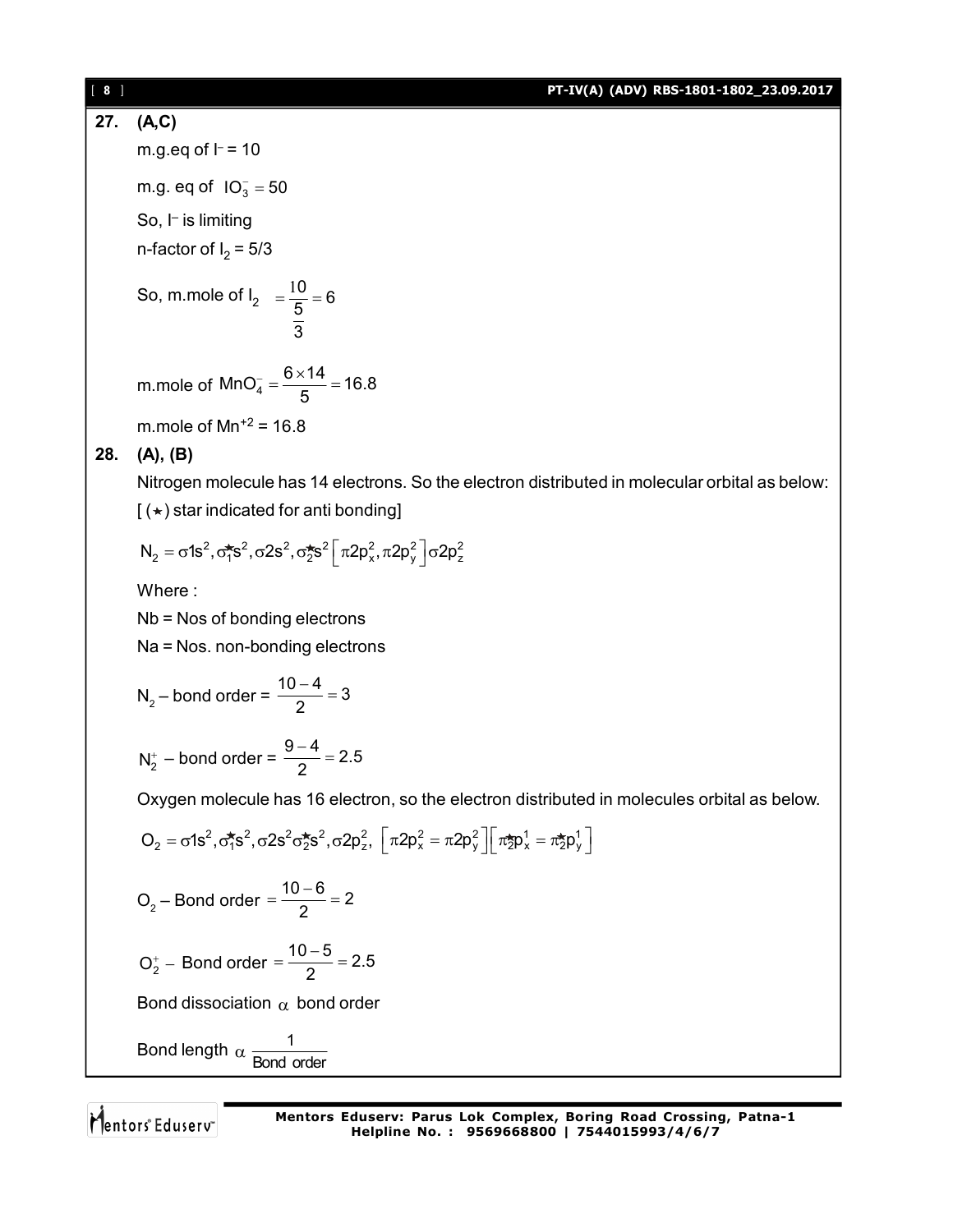### **PT-IV(A) (ADV) RBS-1801-1802\_23.09.2017** [ **9** ]



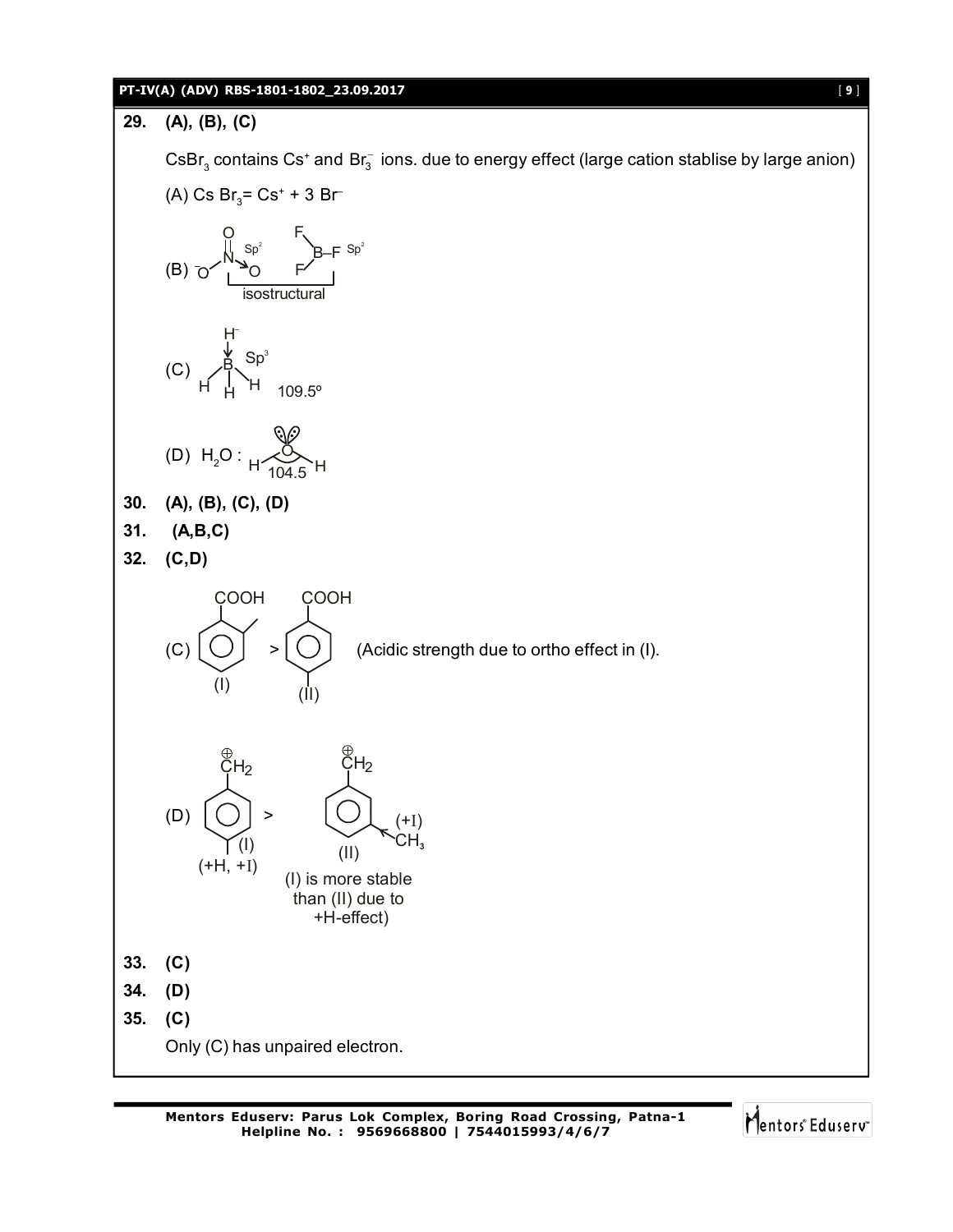| $[10]$ | PT-IV(A) (ADV) RBS-1801-1802_23.09.2017                                                                                                                |
|--------|--------------------------------------------------------------------------------------------------------------------------------------------------------|
| 36.    | (A)                                                                                                                                                    |
|        | sp <sup>3</sup> -C(non bonding<br>electron in<br>sp <sup>3</sup> hybrid orbital)<br>that why pyramidal in<br>shape                                     |
|        | <b>MATHEMATICS</b>                                                                                                                                     |
| 37.    | (C)                                                                                                                                                    |
|        | $f(x) = [x]^2 - [x^2] =\begin{cases} 0, & 0 \le x < \sqrt{2} \\ -1, & \sqrt{2} \le x < \sqrt{3} \\ -2, & \sqrt{3} \le x < 2 \\ 0, & x = 2 \end{cases}$ |
|        | Range of $f(x)$ is $\{-2, -1, 0\}$ .<br>$\ddot{\cdot}$                                                                                                 |
| 38.    | (C)                                                                                                                                                    |
|        | $ex + y = a$                                                                                                                                           |
|        | $e = \frac{2}{3}, a = \frac{10}{3}$                                                                                                                    |
| 39.    | (B)                                                                                                                                                    |
|        | (i) When $0 \leq x < 1$                                                                                                                                |
|        | $f(x)$ doesn't exist as [x] = 0 here.                                                                                                                  |
|        | (ii) Also $\lim_{x\to l+} f(x)$ and $\lim_{x\to l-} f(x)$ does not exist.                                                                              |
|        | Hence $f(x)$ is discontinuous at all integers and also in (0, 1)                                                                                       |
| 40.    | (D)                                                                                                                                                    |
|        | $f'(0) = \lim_{h\to 0} \frac{f(h)-f(0)}{h} = \lim_{h\to 0} \frac{he^{-\left(\frac{1}{h}+\frac{1}{ h }\right)}-a}{h}$                                   |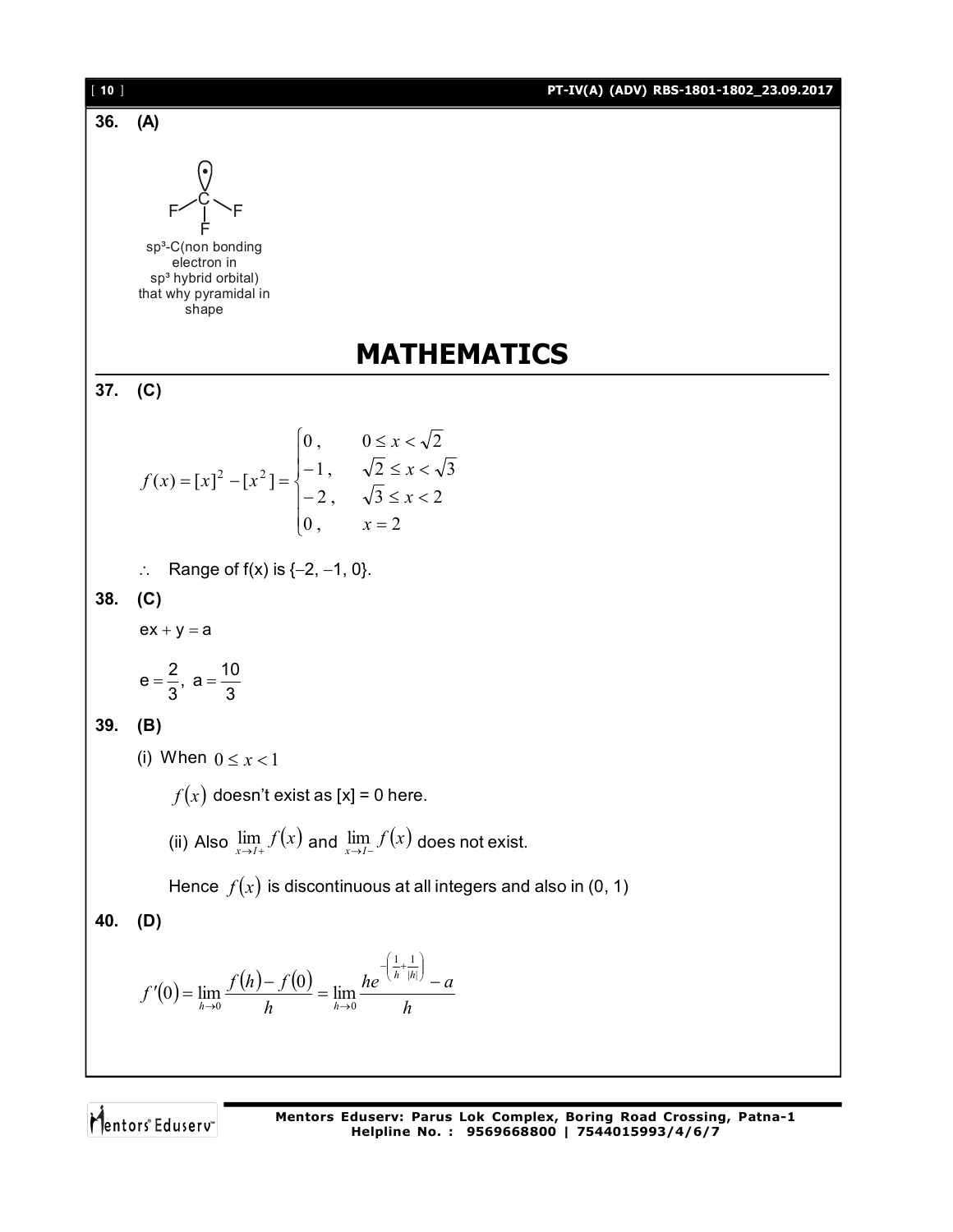**PT-IV(A) (ADV) RBS-1801-1802\_23.09.2017** [ **11** ]

$$
f'(0+0) = \lim_{h \to 0} \frac{he^{-\left(\frac{1}{h} + \frac{1}{h}\right)} - a}{h} = \lim_{h \to 0} \frac{h \cdot e^{-2/h} - a}{h} = 0 - \lim_{h \to 0} \frac{a}{h} = 0
$$
  
provided  $a = 0$   
Also,  $f'(0-0) = \lim_{h \to 0} \frac{-he^{-\left(-\frac{1}{h} + \frac{1}{h}\right)} - a}{-h} = 1 + \lim_{h \to 0} \frac{a}{h} = 1$ , provided  $a = 0$   
Thus  $f(x)$  can't be made differentiable at  $x = 0$ .  
  
41. **(B)**  

$$
\lim_{x \to 0} \frac{\tan(\left[-\pi^2 \right]x^2) - \tan(\left[-\pi^2 \right]) \cdot x^2}{\sin^2 x}
$$
  
Since  $9 < \pi^2 < 10$   
 $\therefore$   $-10 < -\pi^2 < -9$ ;  $\therefore$   $\left[-\pi^2\right] = -10$   
 $= \lim_{x \to 0} \frac{\tan(-10x^2) - \tan(-10) \cdot x^2}{\sin^2 x}$   
 $= \frac{\lim_{x \to 0} \frac{-\tan(10x^2) + \tan(10) \cdot x^2}{\sin^2 x} = \lim_{x \to 0} \left[\tan 10 - \left(\frac{\tan(10x^2)}{10x^2}\right) \cdot 10\right] = \tan 10 - 10$   
  
42. **(C)**  
We take A as the origin and AB and AC as x-axis and y-axis respectively.

A B P X  $Q(0, k)$ (0, *a*)C (*a,* 0) (*h,* 0) Let  $AP = h$ ,  $AQ = k$ Equation of the line PQ is  $+\frac{y}{1} = 1$ *k y h x* …(i) Given,  $BP \cdot CQ = AB^2$  $\Rightarrow$   $(h-a)(k-a) = a^2 \Rightarrow hk - ak - ah + a^2 = a^2$  or  $ak + ha = hk$ or  $\frac{a}{h} + \frac{a}{k} = 1$ *a h a* ….(ii) From (ii), it follows that line (i) i.e. PQ always passes through a fixed point (a, a).

Y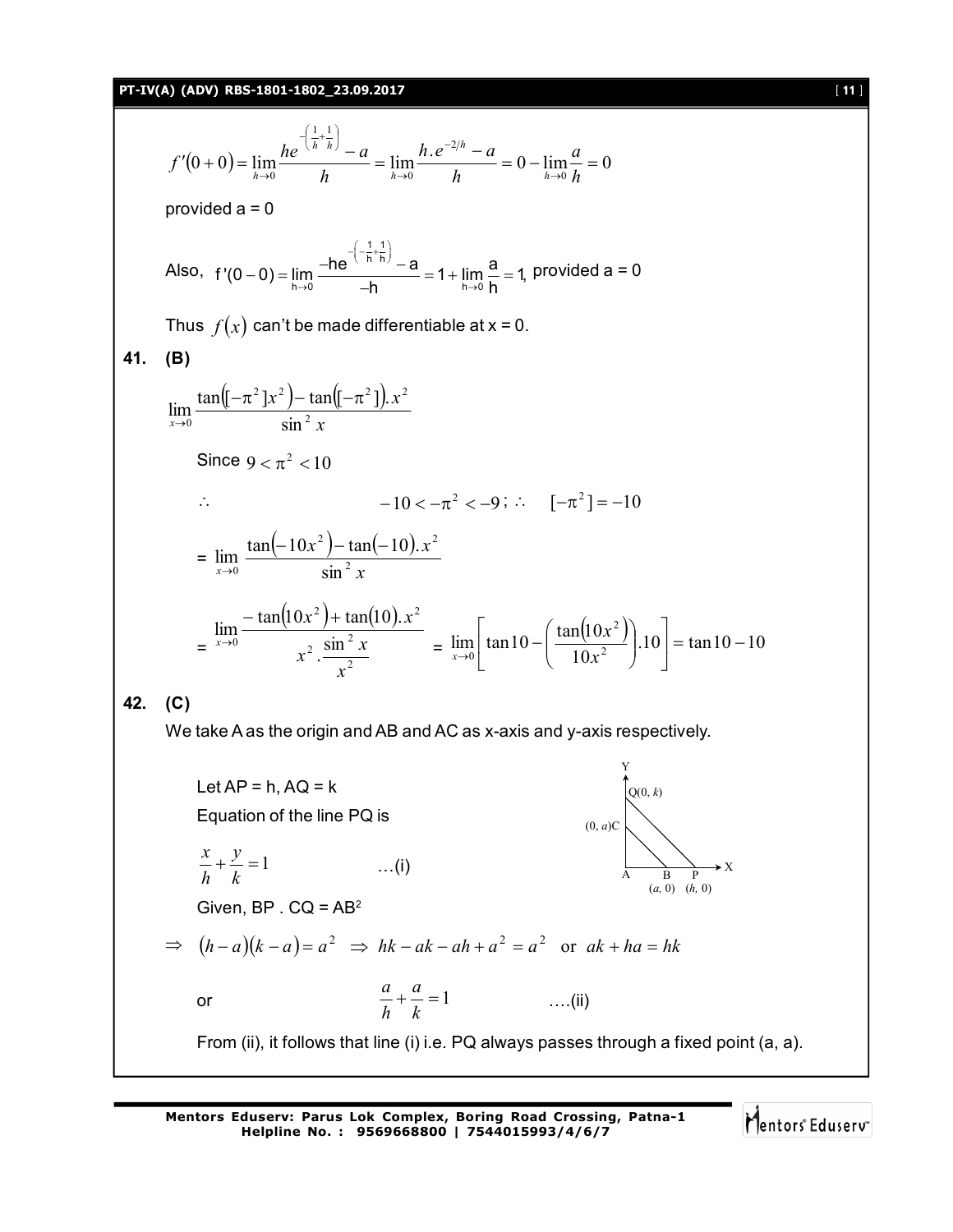### [ **12** ] **PT-IV(A) (ADV) RBS-1801-1802\_23.09.2017**

43. **(B, D)**  
\n
$$
\sum_{k=1}^{n} \frac{6^k}{(3^k - 2^k)(3^{k+1} - 2^{k+1})} = \sum_{k=1}^{n} \left[ \left( \frac{3^k}{3^k - 2^k} \right) - \left( \frac{3^{k+1}}{3^{k+1} - 2^{k+1}} \right) \right]
$$
\n
$$
= \left( \frac{3}{3 - 2} - \frac{3^2}{3^2 - 2^2} \right) + \left( \frac{3^2}{3^2 - 2^2} - \frac{3^3}{3^3 - 2^3} \right) + \left( \frac{3^3}{3^3 - 2^3} - \frac{3^4}{3^4 - 2^4} \right) + \dots + \left( \frac{3^n}{3^n - 2^n} - \frac{3^{n+1}}{3^{n+1} - 2^{n+1}} \right)
$$
\n
$$
= 3 - \frac{3^{n+1}}{3^{n+1} - 2^{n+1}}
$$
\nRequired limit =  $\lim_{n \to \infty} \left( 3 - \frac{3^{n+1}}{3^{n+1} - 2^{n+1}} \right) = 3 - 1 = 2$   
\n44. **(A, B, C)**  
\n45. **(A, B)**  
\nRequired locus is tangent to  $y^2 = 4x$  at (1, 2)  $y = x + 1$   
\n46. **(A, B, C)**  
\n47. **(A, B, C)**  
\n48. **(A, B, C)**  
\n49. **(B)**  
\n40. **(A, B, D)**  
\n $y^2 = 4(x - h)$  pass through (0, 2) and (0, -2)  
\n49. **(B)**  
\nLet  $A = (0, 0)$  and  $B = (r_1 + r_2, 0)$  be the centres of the two given fixed circles.  
\nLet  $C = (a, 0)$  be the point of intersection of direct common tangents.  
\nNow,  $\frac{r_2}{r_1} = \frac{\alpha - (r_1 + r_2)}{\alpha} \Rightarrow r_2 \alpha = r_1 \alpha - r_1^2 - r_1 r_2 \Rightarrow \alpha = \frac{r_1^2 + r_1 r_2}{r_1 - r_2}$ 

Mentors<sup>e</sup> Eduserv<sup>-</sup>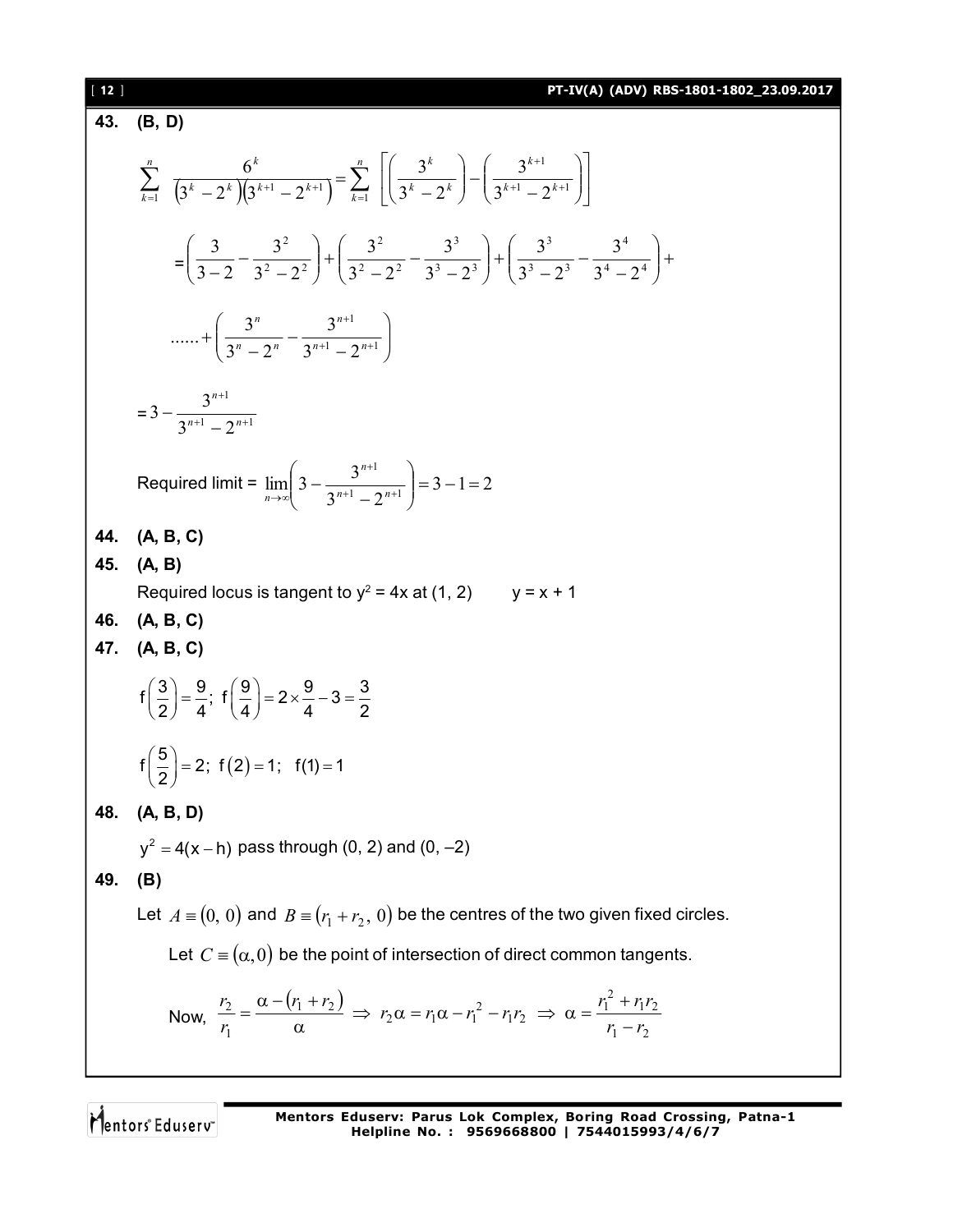### **PT-IV(A) (ADV) RBS-1801-1802\_23.09.2017** [ **13** ]

∴ Locus of *C* is 
$$
x = \frac{r_1^2 + r_1 r_2}{r_1 - r_2} = a
$$
 constant, which is a straight line.



### **50. (A)**

The given circle is  $(x + 1)^2 + (y + 2)^2 = 9$  has radius = 3

The points on the circle which are nearest and farthest to the point P (a, b) are Q and R respectively (see fig.)



Thus, the circle centred at Q having radius PQ will be the smallest required circle while the circle centred at Q having radius PR be the largest required circle. Hence, difference between their radii =  $PR - PQ = QR = 6$ .

$$
51. (B)
$$

$$
A = (\tan^{-1}x + \cot^{-1}x)^3 - 3\tan^{-1}x \cot^{-1}x (\tan^{-1}x + \cot^{-1}x)
$$

$$
\Rightarrow A = \left(\frac{\pi}{2}\right)^3 - \frac{3\pi}{2} (\tan^{-1} x \cot^{-1} x) \Rightarrow A = \frac{\pi^3}{8} - \frac{3\pi}{2} (\tan^{-1} x) \left(\frac{\pi}{2} - \tan^{-1} x\right) \Rightarrow A = \frac{\pi^3}{32} + \frac{3\pi}{2} \left(\tan^{-1} x - \frac{\pi}{4}\right)^2
$$
  
  $\therefore \frac{\pi^3}{32} \le A < \frac{\pi^3}{8}$ 

**Mentors Eduserv: Parus Lok Complex, Boring Road Crossing, Patna-1 Helpline No. : 9569668800 | 7544015993/4/6/7**